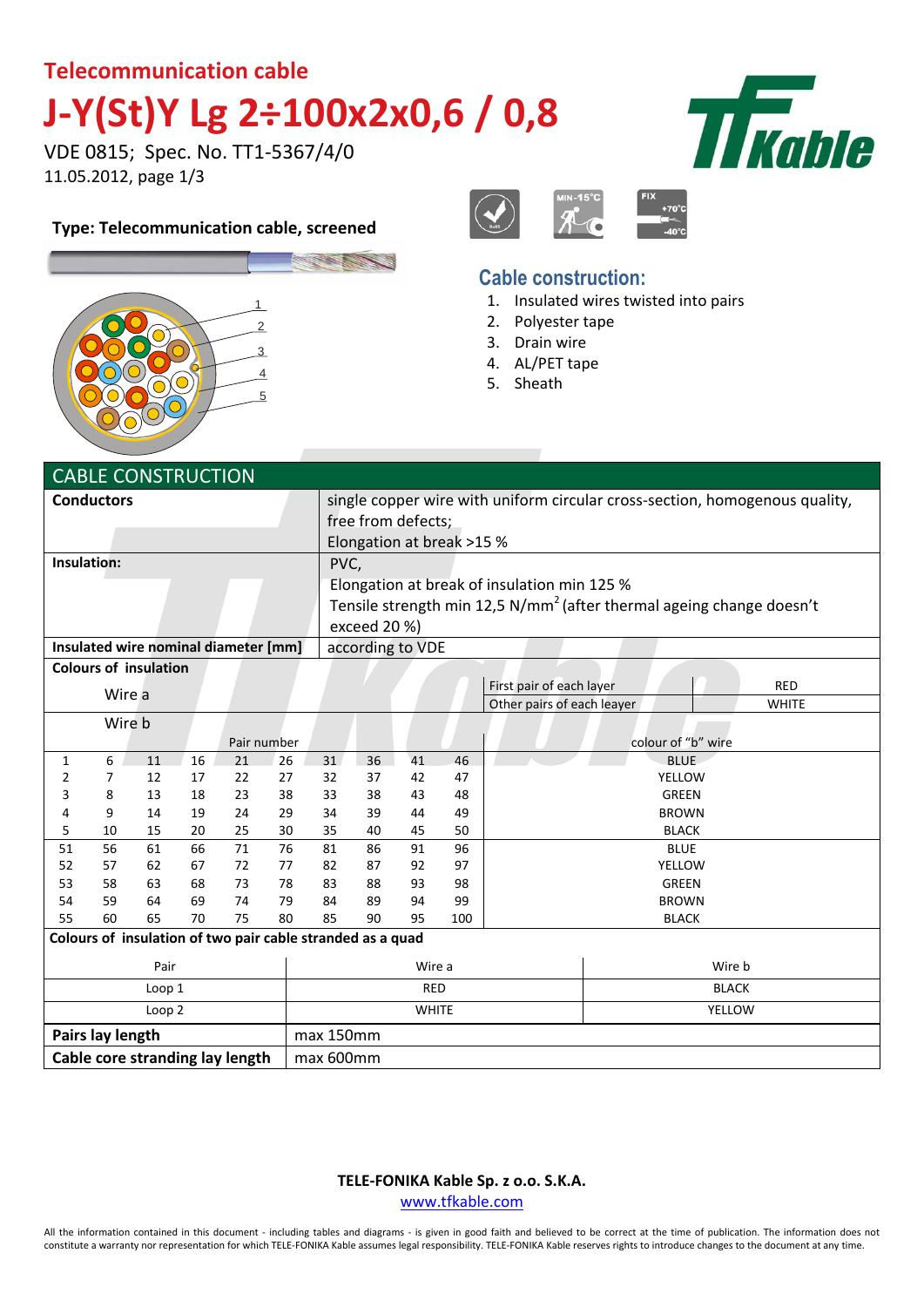#### **Telecommunication cable**

# **J-Y(St)Y Lg 2÷100x2x0,6 / 0,8**

VDE 0815; Spec. No. TT1-5367/4/0

11.05.2012, page 2/3

# **TI Kable**

| <b>CABLE CONSTRUCTION</b>           |                                |                                                                      |                              |     |    |    |  |  |  |  |
|-------------------------------------|--------------------------------|----------------------------------------------------------------------|------------------------------|-----|----|----|--|--|--|--|
| Pairs arrangement in the cable      |                                |                                                                      |                              |     |    |    |  |  |  |  |
|                                     | Layers                         |                                                                      |                              |     |    |    |  |  |  |  |
| Number of pairs                     | 1                              | $\overline{\mathbf{c}}$                                              | 3                            | 4   | 5  | 6  |  |  |  |  |
| 2                                   | $\overline{2}$                 |                                                                      |                              |     |    |    |  |  |  |  |
| 4                                   | 4                              |                                                                      |                              |     |    |    |  |  |  |  |
| 6                                   | 6                              |                                                                      |                              |     |    |    |  |  |  |  |
| 10                                  | $\overline{2}$                 | 8                                                                    |                              |     |    |    |  |  |  |  |
| 14                                  | 4                              | 10                                                                   |                              |     |    |    |  |  |  |  |
| 15                                  | 4                              | 11                                                                   |                              |     |    |    |  |  |  |  |
| 16                                  | 5                              | 11                                                                   |                              |     |    |    |  |  |  |  |
| 20                                  | $\mathbf{1}$                   | 6                                                                    | 13                           |     |    |    |  |  |  |  |
| 24                                  | $\overline{2}$                 | 8                                                                    | 14                           |     |    |    |  |  |  |  |
| 25                                  | $\overline{2}$                 | 8                                                                    | 15                           |     |    |    |  |  |  |  |
| 30                                  | 4                              | 10                                                                   | 16                           |     |    |    |  |  |  |  |
| 32                                  | 4                              | 10                                                                   | 18                           |     |    |    |  |  |  |  |
| 40                                  | $\mathbf{1}$                   | $\overline{7}$                                                       | 13                           | 19  |    |    |  |  |  |  |
| 50                                  | 4                              | 10                                                                   | 15                           | 21  |    |    |  |  |  |  |
| 60                                  | $\mathbf{1}$                   | 6                                                                    | 12                           | 18  | 23 |    |  |  |  |  |
| 80                                  | 4                              | 10                                                                   | 16                           | 22  | 28 |    |  |  |  |  |
| 100                                 | $\overline{2}$                 | 8                                                                    | 14                           | 20  | 25 | 31 |  |  |  |  |
| <b>Binding tapes for cable core</b> |                                |                                                                      | colourless                   |     |    |    |  |  |  |  |
| and inner layers                    |                                |                                                                      |                              |     |    |    |  |  |  |  |
| <b>Drain wire</b>                   |                                | Cu tinned,                                                           |                              |     |    |    |  |  |  |  |
|                                     |                                | φ0,4mm for cables up to 10 pairs                                     |                              |     |    |    |  |  |  |  |
|                                     |                                | φ0,6mm for cables over 10 pairs                                      |                              |     |    |    |  |  |  |  |
| <b>Screen</b>                       |                                | aluminium/polyethylene tape 0,012mm/0,012mm                          |                              |     |    |    |  |  |  |  |
| <b>Outer sheath material</b>        |                                | PVC, grey                                                            |                              |     |    |    |  |  |  |  |
|                                     |                                | Elongation at break of insulation min 125 % (after ageing min 100%)  |                              |     |    |    |  |  |  |  |
|                                     |                                |                                                                      |                              |     |    |    |  |  |  |  |
|                                     |                                | Tensile strength min 12,5 N/mm <sup>2</sup>                          |                              |     |    |    |  |  |  |  |
| <b>Outer sheath thickness</b>       |                                |                                                                      |                              |     |    |    |  |  |  |  |
|                                     | Diameter under the sheath [mm] |                                                                      | Sheath hthickness (nom.)[mm] |     |    |    |  |  |  |  |
|                                     | up to 10                       | 1,0                                                                  |                              |     |    |    |  |  |  |  |
|                                     | up to 15                       |                                                                      |                              | 1,2 |    |    |  |  |  |  |
|                                     | up to 20                       |                                                                      | 1,4<br>1,6                   |     |    |    |  |  |  |  |
|                                     | up to 25                       |                                                                      |                              |     |    |    |  |  |  |  |
|                                     | up to 30                       |                                                                      | 1,8                          |     |    |    |  |  |  |  |
|                                     | up to 35                       | 2,0                                                                  |                              |     |    |    |  |  |  |  |
| <b>Marking/Printing:</b>            |                                | J-Y(St)Y 15x2x0,6Lg TF KABLE 1 2012 (or according to the agreement). |                              |     |    |    |  |  |  |  |
|                                     |                                |                                                                      |                              |     |    |    |  |  |  |  |
|                                     |                                | Length marking every metre                                           |                              |     |    |    |  |  |  |  |
| <b>Standard delivery lengths</b>    |                                | 500m on wooden drums or acc. to the agreement                        |                              |     |    |    |  |  |  |  |

**TELE-FONIKA Kable Sp. z o.o. S.K.A.** www.tfkable.com

All the information contained in this document - including tables and diagrams - is given in good faith and believed to be correct at the time of publication. The information does not constitute a warranty nor representation for which TELE-FONIKA Kable assumes legal responsibility. TELE-FONIKA Kable reserves rights to introduce changes to the document at any time.